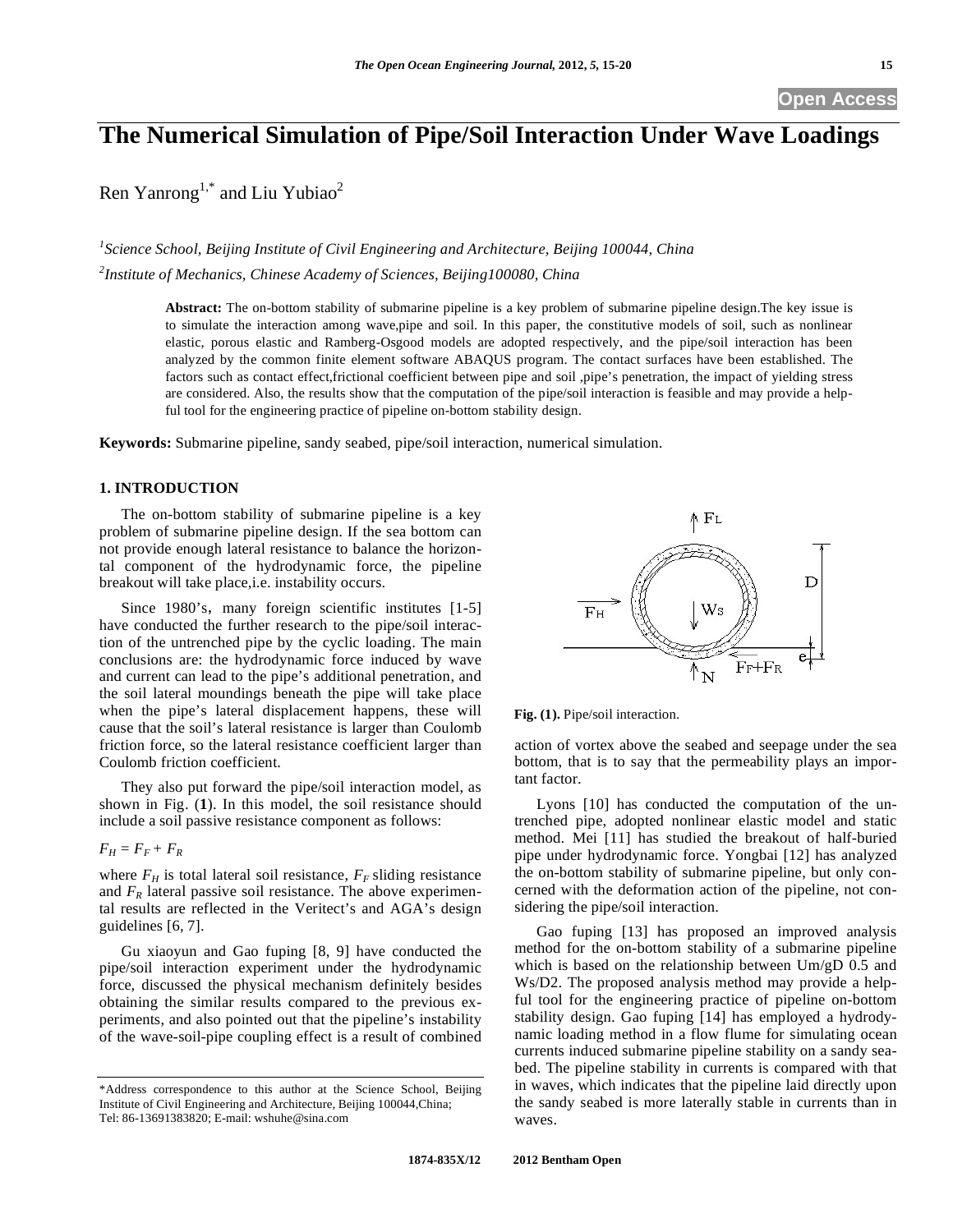**Table 1. Soil Characteristics for Duncan-Chang Nonlinear Elastic Model** 

| Cohesion<br>$C$ (kPa) | Angle of<br>Internal<br><b>Friction</b><br>$\phi$ ( $\theta$ ) | <b>Saturated</b><br><b>Density</b><br>$P_{sat}$<br>$(kg/m^3)$ | <b>Failure</b><br>Rate<br>$\bm{R}_t$ | <b>Experimental</b><br>Constant<br>п | <b>Experimental</b><br>Constant<br>n | <b>Experimental</b><br>Constant | <b>Experimental</b><br><b>Constant</b> | <b>Experimental</b><br>Constant<br>D |
|-----------------------|----------------------------------------------------------------|---------------------------------------------------------------|--------------------------------------|--------------------------------------|--------------------------------------|---------------------------------|----------------------------------------|--------------------------------------|
| 0.0                   | 40                                                             | $2.0x10^{3}$                                                  | 0.85                                 | 410                                  | 0.60                                 | 0.34                            | 0.09                                   | 420                                  |

**Table 2. Soil Characteristics for Porous Elastic Model** 

| <b>Soil Porosity</b><br>$\mathbf{n}^{\prime}$ | Poisson's<br>Ratio<br>ա | <b>Shear Modulus</b><br>$G(N/m^2)$ | <b>Soil Permeability</b><br>(m/sec)              | <b>Bulk Modulus of Soil</b><br>Particle<br>(N/m <sup>2</sup> ) | <b>Bulk Modulus of Soil</b><br><b>Skeleton</b><br>(N/m <sup>2</sup> ) |
|-----------------------------------------------|-------------------------|------------------------------------|--------------------------------------------------|----------------------------------------------------------------|-----------------------------------------------------------------------|
| 0.4                                           | 0.4                     | $5\times10^6$                      | $10^{-2}$ (coarse sand)<br>$10^{-4}$ (fine sand) | $40\times10^{9}$                                               | $100 \times 10^{6}$                                                   |

**Table 3. Soil Characteristics for Ramberg-Osgood Model** 

| <b>Elastic Modulus</b> | <b>Poisson's Ratio</b> | <b>Hard Parameter of Non-</b> | <b>Shear Stress</b> | <b>Yield Offset</b> |
|------------------------|------------------------|-------------------------------|---------------------|---------------------|
| (N/m <sup>2</sup> )    |                        | linear Term                   | $\tau_{v}$ (Pa)     |                     |
| $5\times10^5$          | 0.35                   |                               | $3\times10^4$       |                     |

#### **Table 4. Pipe Parameters**

| <b>Elastic Modulus</b><br>(N/m <sup>2</sup> ) | <b>Poisson's Ratio</b> |  |  |
|-----------------------------------------------|------------------------|--|--|
| $210\times10^{9}$                             | 0.3                    |  |  |

Liu Jing [15] has simulated the interaction among flow, pipe and soil. The factors such as contact effect, frictional coefficient between pipe and soil, buried depth, pipe radius. Based on the numerical results the vertical displacement and hoop stress should are underestimated dramatically without considering the contact effect in the case of smaller buried depth. Meanwhile, porous water pressure in coarse sand attenuates slower than that in fine sand, so pipe embedded in fine sand is more stable and safer than that in coarse sand.

In this paper, the pipe/soil interaction has been simulated by using the ABAQUS [16] software. The pipe/soil system has been assumed to be plane strain, and the pipe is elastic.

## **2. COMPUTATION MODEL**

#### **2.1. Mathematical Formulation**

To choose the soil's constitutive model is an important factor in the geotechnical engineering. In this paper three different models are adopted. Such as Duncan-Chang nonlinear elastic, porous elastic, Ramberg-Osgood model. The mathematical formulation are as follows and parameters needed are shown in Table **1**-**5**.

The Duncan-Chang nonlinear model is:

$$
v_{t} = \frac{G - F \lg(\frac{\sigma_{3}}{Pa})}{\sqrt{\frac{D(\sigma_{1} - \sigma_{3})}{kPa(\frac{\sigma_{3}}{Pa})^{n}[1 - \frac{R_{f}(\sigma_{1} - \sigma_{3})(1 - \sin \phi)}{2c \cos \phi + 2\sigma_{3} \sin \phi}]^{2}}}
$$
(1)

In which:  $C, \phi$  -shear strength quota,  $Pa$ -atmosphere pressure,  $\sigma_1$ ,  $\sigma_3$ -axial principal stress,  $K, R_f, n, G, F, D$  - undecided parameter

The porous elastic model is:

$$
\sigma'_{x} = 2G\left(\frac{\partial u}{\partial x} + \frac{u}{1 - 2u}\varepsilon\right)
$$
  

$$
\sigma'_{y} = 2G\left(\frac{\partial v}{\partial x} + \frac{u}{1 - 2u}\varepsilon\right)
$$
  

$$
\tau = G\left(\frac{\partial u}{\partial x} + \frac{\partial v}{\partial y}\right)
$$
 (2)

In which:  $\sigma_{x}$ -soil skeleton's horizontal stress,  $\sigma_{y}$ <sup>'</sup>-soil skeleton's vertical stress,  $\tau$  – shear stress.

The Ramberg-Osgood model is:

$$
G_0 \gamma = \tau + \alpha \left| \frac{\tau}{\tau_y} \right|^{n-1}
$$
 (3)

In which:  $G0$ -shear module, *Y*-shear stress,  $\tau$ -shear stress,  $\tau_y$ -yielding stess, *n*-nonlinear hardening parameter,  $\alpha$ yielding offset.

| <b>Wave Period (s)</b><br>Water Depth (m) |          | Wave Length (m) | Wave Height (m) | <b>Water Volume Module</b><br>(N/m <sup>2</sup> ) | <b>Seawater Density</b><br>(kg/m <sup>2</sup> ) |
|-------------------------------------------|----------|-----------------|-----------------|---------------------------------------------------|-------------------------------------------------|
| 10.0.12.5.15                              | 20,40,60 | 121.1           | 5.0             | $2\times10^{9}$                                   | 1030                                            |

**Table 5. Wave Parameters**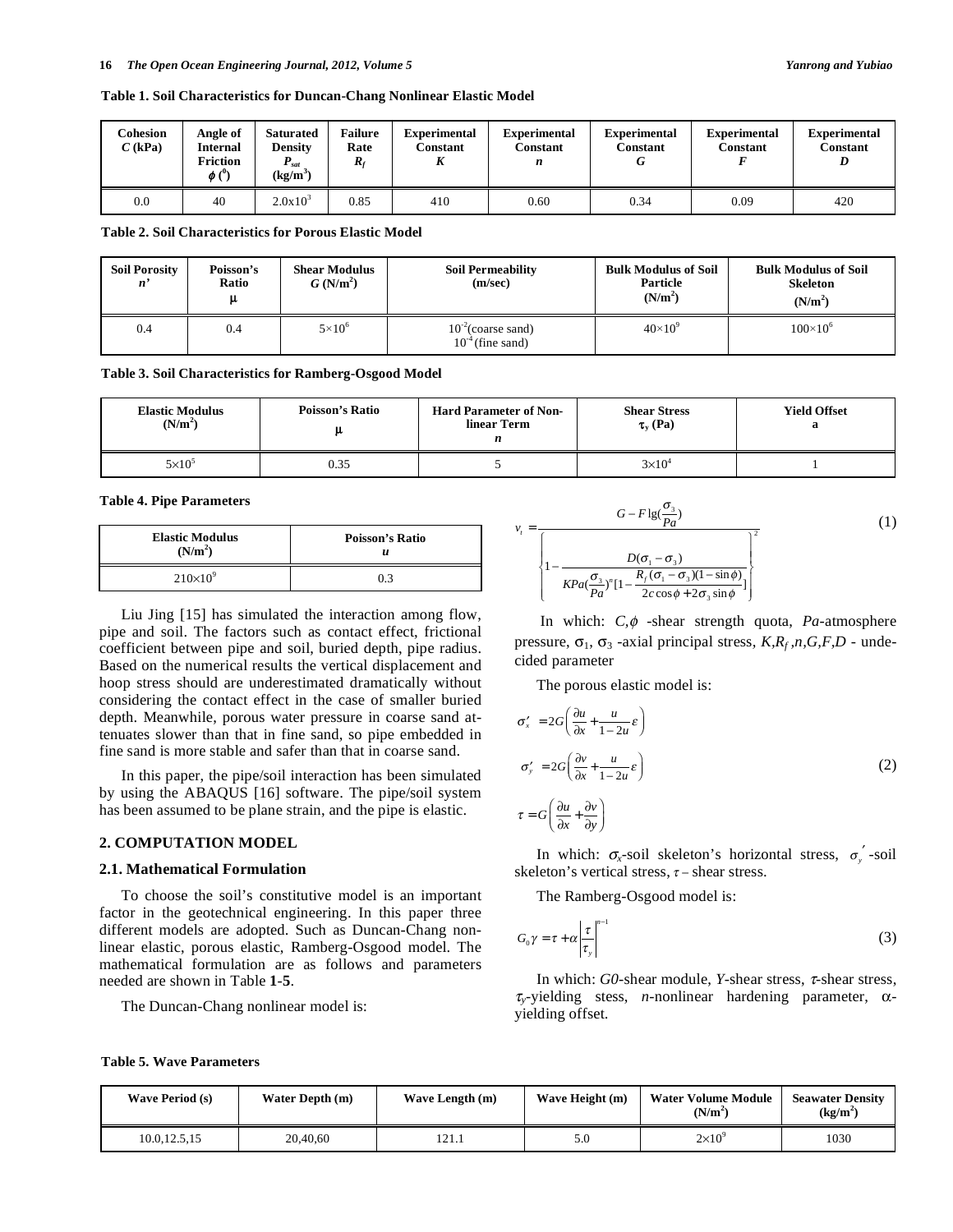

**Fig. (2).** Finite element model.

# **2.2. The Determination of Wave Loadings**

Actually the pipeline is laid on the seabed, so the wave load is dynamic. The wave load is decided according to the Morsion equation.

$$
F_H = F_D + F_l \tag{4}
$$

In which:  $F_D$ -horizontal drag force,  $F_I$ -horizontal inertial force

$$
F_D = \frac{C_D}{2} \rho D u_x |u_x| \tag{5}
$$

In which: *D*-pipe's diameter, *P*-fluid mass density,  $C_D$ drag force coefficient, 1.25, *ux*-The horizontal velocity commponent of water mass point

$$
F_t = C_t \frac{\rho \pi D^2}{4} \dot{u}_x \tag{6}
$$

In which, *C*<sub>l</sub>-intertial coffecient, 2.0.

# **3. THE ESTABLISHMENT OF FINITE ELEMENT MODEL**

## **3.1. Contact Problem**

In resolving the pipe/soil interaction, the shearing slip can occur between the contact surface pipe and seabed. In the contact simulation of ABAQUS, the simple master-slave contact method is adopted. In order to obtain better result, the slave and master surface must be chosen carefully, the discipline is: slave surface must be the surface of finer mesh; if mesh density is similar, slave surface must be composed of soft material. Based on the discipline, the lower pipe as master contact surface, two pipe's diameter length on the seabed is chosen to be the slave contact surface, in order to form a "contact pair".

## **3.2. Finite Element Model and Boundary Conditions**

Because the seabed foundation is a semi-infinite space, the certain range should be chosen in the computation. When defining the size of the finite element computation model, the range of the finite element computation model is defined according to the following principles: horizontal direction the seabed is twenty times of pipe's diameter, vertical is ten times. In the computation, eight-node element is used for the pipe, the four-node element is used for the seabed, The finite element model is as shown in Fig. (**2**). Boundary conditions are as follows: far away from the pipeline, zero displacements at the both sides, the bottom, however, free boundary is used at the top.



**Fig. (3).** The pore pressure and effective stress in coarse sand.



**Fig. (4).** The pore pressure and effectivestress in fine sand.



**Fig. (5).** Constraint equation.

In order to test the correction of the FE, we have conducted the free field response of the seabed under wave loadings. The results and graphs are as follows Figs. (**3** and **4**). Compared with the previous computation results, it can be found that the FE mesh is reasonable.

#### **3.3. Constraint Conditions**

Actually the pipeline is constrained by the riser and its rotation stiffness, so the pipe can not roll. But in two dimensional simulation, it is possibile for the pipeline to roll on the seabed. So the constraint equation is adopted at both sides of the pipeline in order to prevent the pipe from rolling, as shown in Fig. (**5**).

The constraint equation is as follows:

$$
u_2^2 + (-1)u_2^2 = 0 \tag{7}
$$

In which, 2 and 7are the node number of both sides of the pipe separately.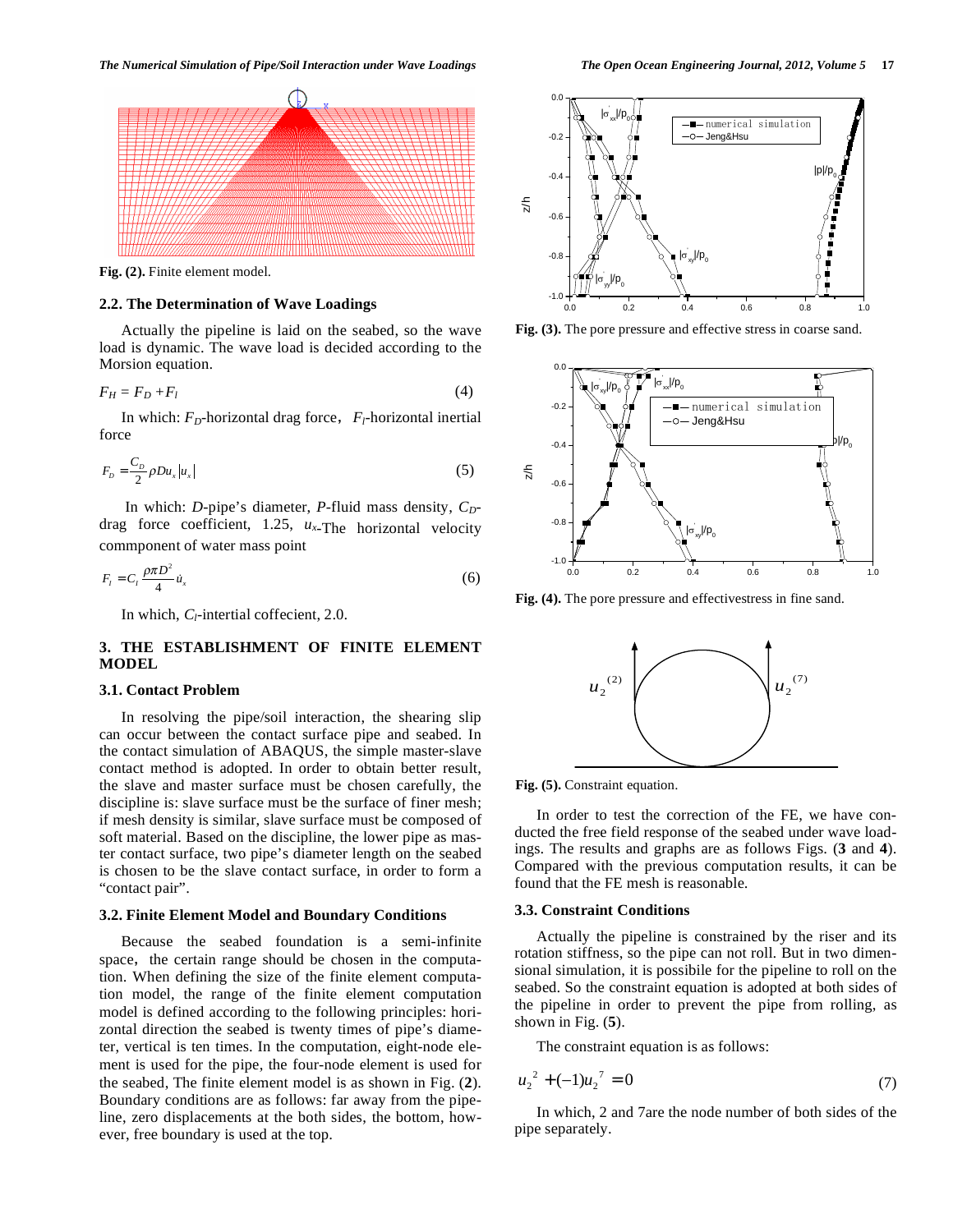

**Fig. (6).** The relationship between pipe's subweights.



Fig. (7). The comparability of computed penetration and penetration experiment.

# **4. COMPUTATION RESULTS**

## **4.1. Static Computation Results**

The sand's friction coefficient is 0.7 when Lyons used static method. In this paper, when using static method, the lateral resistance coefficient is equal to the Coulomb friction coefficient of the contact face, which explains that our computation matches with the previous computation results. But as described before, the environmental loading is dynamic, and also the wave-pipe-soil coupling experiment has been conducted under the hydrodynamic force. So the followings are dynamic results.

## **4.2. Pipe's Penetration**

From Fig. (**6**), it can be found that when the pipe's diameter is 0.4m, the penetration of pipe for the porous elastic model and Ramberg-Osgood model are identical, the nonlinear elastic model is smaller, but has no experimental data. From Fig. (**7**), the pipe's diameter is 1.0m, the Ramberg-Osgood model's results are in accordance with the experiments, the nonlinear elastic model is smaller. This demonstrates that the porous elastic model and the Ramberg-Osgood model are in accordance with the experiment in penetration, but the nonlinear elastic model is smaller.



**Fig. (8).** The relationship between penetration and yielding stress.



**Fig. (9).** The relationship between penetration and yield stress.

In which,  $z$  - pipe's penetration,  $D$  -pipe's diameter,  $W_s$  submerged weight of pipe per unit length.

## **4.3. The Relationship Between Pipe's Penetration and Horizontal Displacement**

From Fig. (**8**), it can be found that when adopting the elastic-plastic model, the horizontal displacement is larger than that of porous elastic model and nonlinear model.

## **4.4. The Impact of Yield Stress**

For plastic model, if soil element's stress exceed yield stress, so the soil will achieve yield state and destruction occurs. The impact of yield stress has been considered (see Fig. **9**).

From Fig. (**9**), The pipe's penetration is increasing with the decreasing of yield stress. This is because that the yield stress is smaller, the stress of soil element is easy to get to the yield point, so some part of soil are destroyed, and cause pipe's penetration to increase.

#### **4.5. Soil Lateral Mounding Phenomena**

D. W. Allen [17] had given the detail description for pipe's movement, the cyclic loading caused pipe penetration into the soil and soil mounding in front of the pipe, as shown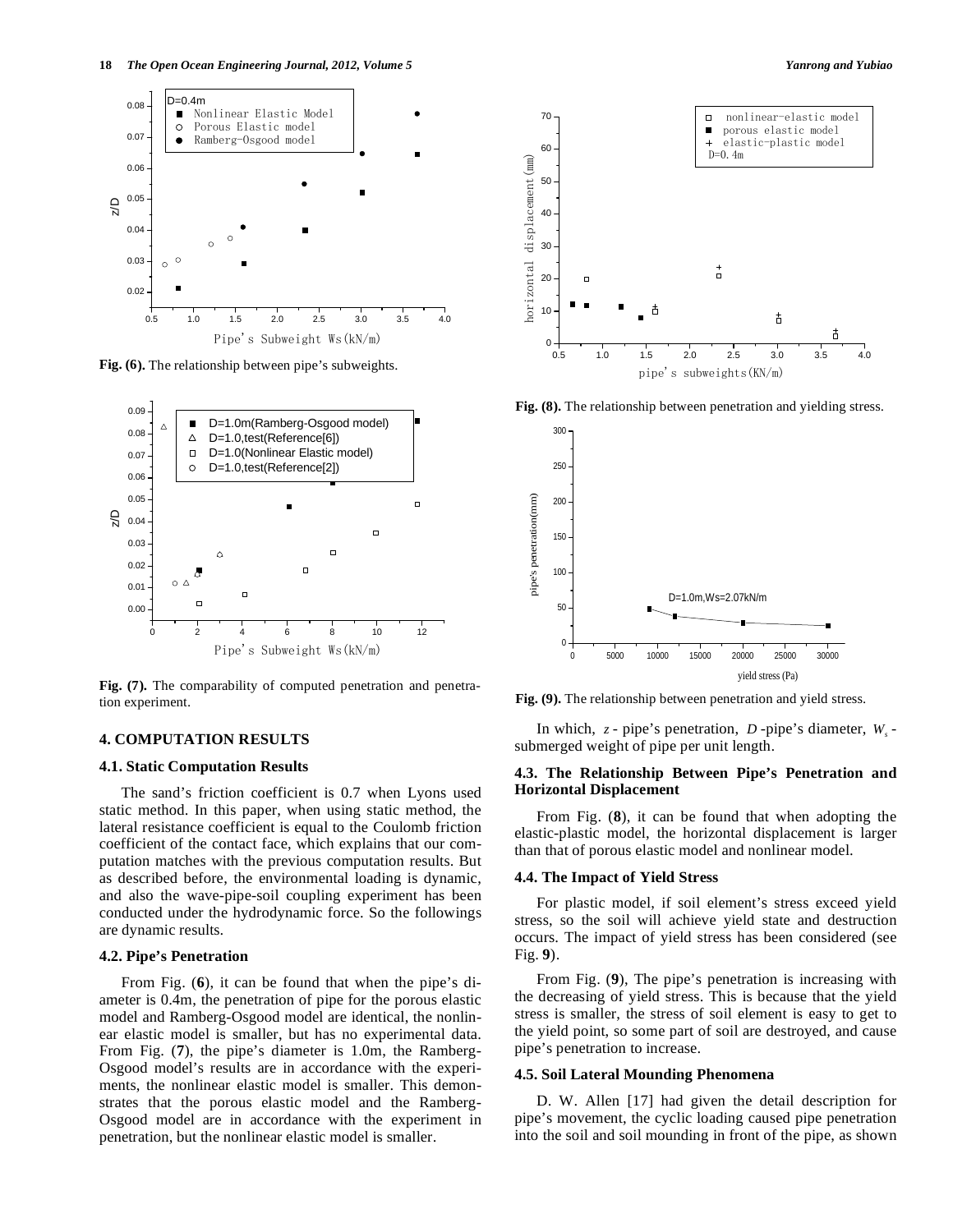

**Fig. (10).** Embedment of pipe in soft sediments.



**Fig. (11).** The computed soil lateral moundings.



**Fig. (12).** The comparability of computed resistance coefficient and experimental results.

in Fig. (**10**). Our computation have obtained the similar phenomena, as shown in Fig. (**11**). But the extent of soil mounding of different model are different. The ratio of the pipe embedment *e* to pipe diameter *D*, for nonlinear elastic model is 0.064, porous elastic model is 0.0575, Ramberg-Osgood model is 0.075. It can be drawn the conclusion that the phenomena of the computation compared with the experiment has comparability.

# **4.6. Lateral Friction Coefficient**

D.A.Wanger *et al.*[2] had conducted the monotonic loading and small amplitude oscillative loadings experiment, the lateral resistance coefficient of the latter is 0.888,which far exceeded the Coulomb friction coefficient 0.7. Our results are as follows: for nonlinear elastic model, the average value using semi-dynamic method is 0.78; for Ramberg-Osgood model is 0.897, the reason is that the effect of the plastic deformation is considered, which result in large deformation and lateral resistance coefficient. The average value of the hydrodynamic experiment [18] is 0.83, our computational value for porous elastic model is 0.802, the reason is that in this model, the effect of the pore water is considered. (see Fig. **12**)

Where,  $\gamma$  -buoyant unit weight of soil.

# **5CONCLUSIONS**

1) The pipe/soil interaction upon the untrenched submarine pipeline is for the first time simulated numerically by using the ABAQUS program and dynamic method.

2) In this paper, three different kinds of model are adopted, such as Duncan-Chang nonlinear elastic model, porous elastic model, Ramberg-Osgood models.

3) Three model's results (penetration, soil lateral mounding, resistance coefficient) have differences, but are closer to each other, and in the range of the experimental results, which demonstrates that the computation of pipe/soil interaction is feasible. In a word, the nonlinear elastic model is suitable for the soil that plastic deformation can be ignored; porous elastic model can is suitable for the soil that pore water should be considered, but in fact, this model is in accordance with the actual conditions; Ramberg-Osgood model is suitable for the soil that plastic deformation should be considered.

4) According to the pipe/soil interaction analysis, the results may provide a helpful tool for the engineering practice of pipeline on-bottom stability design.

# **ACKNOWLEDGEMENT**

The project supported by the National Science Natural Science Foundation of China (19772057) and by the Chinese Academy of Sciences (KZ951-A1-405-01).

## **CONFLICTS OF INTEREST**

The authors confirm that this article content has no conflicts of interest.

#### **REFERENCES**

- [1] H. Brennodden, O. Sveggen, D.A. Wagner, and J. D. Murff, "Fullscale pipe-soil interaction tests". OTC Paper 5-8 May, Huston, Texas 5338, 1986.
- [2] D.A. Wanger, J.D. Murff, and H. Brennodden, "Pipe-Soil Interaction Model*", Proceedings of Nineteenth Annual Offshore Technology Conference*", paper OTC, 5504, pp. 181-190, 1987.
- [3] A.C. Palmer, J. Steenfelt, J.O. Steensen-Bach and V. Jacobson, "Lateral Resistance of Marine Pipelines on Sand", *Proceedings of 20th Annual Offshore Technology Conference*, Paper OTC, 5853 pp 399-408, 1988.
- [4] D. W.Allen, W.F. Lammert, "Submarine Pipeline On-Bottom Stability: Recent AGA Research", *Proceedings of 21st Annual Offshore Technology Conference*, Paper OTC 6055, vol. 3, pp 121- 132, 1989.
- [5] H. Brennodden, J.T. Lieng, T. Sotberg, and R.L.P. Verley. "An energy-based pipe-soil interaction model", OTC paper 6057, 1989.
- [6] R.L.P. Verley, "Break-Out Soil Resistance for a Pipeline Partially Buried in Sand*"*, *Proceedings of the 9th OMAE Conference*, Houston, pp 121-25, 1990.
- [7] Det norske Veritas, "On-bottom stability design of submarine pipeline", Recommended Practice . E305, 1988.
- [8] G. Xiaoyun, G. Fu-ping, and P. Qun, "Wave-soil-pipe coupling effect upon submarine pipeline on-bottom stability*"*. *Acta Mech. Sinica (English Ser),* vol. 17 , no 1, pp86-96, 2001.
- [9] G. fuping, G. xiaoyun, and P. Qun, "Experimental study on submarine pipeline's instability", *Chin. J. Geotech. Eng.*, vol. 22, pp 304-308 , 2000, (in chinese).
- [10] C.G. Lyons, "Soil Resistance to Lateral Sliding of Marine Pipelines", *Proceedings of Fifth Annual Offshore Technology Conference* , Paper OTC1876, pp 479-484, 1973.
- [11] C.C. Mei, and M.F. Foda, "Wave-induced Stresses around a Pipe laid on a Poro -elastic Seabed". *Geotechnique*, vol. 31, 509-517, 1981.